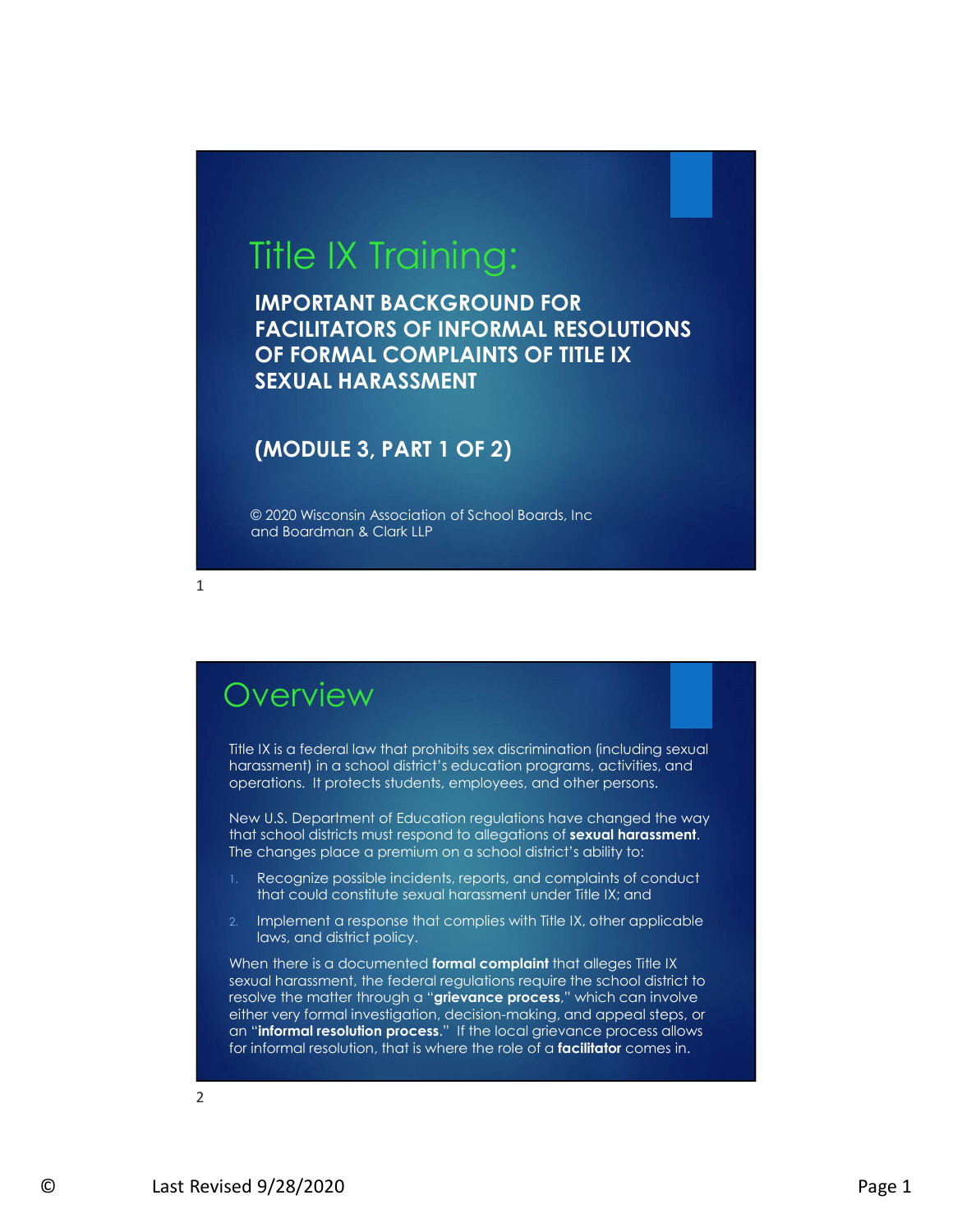

At the end of this part of the training module, you should be able to answer the following questions about sexual harassment under Title IX:

- How does Title IX uniquely define sexual harassment?
- What is the scope of an "education program or activity" under Title IX, including for purposes of an allegation of Title IX sexual harassment?
- ▶ What is the role of the district's Title IX Coordinator(s)?
- What obligations does a school district have to respond to actual knowledge of possible Title IX sexual harassment?
	- What are "supportive measures" under Title IX?
	- How does Title IX restrict a school district's ability to impose disciplinary consequences for sexual harassment?
	- What are the main elements of a "grievance process" that is used to respond to formal complaints of Title IX sexual harassment?
- What do the Title IX regulations require in terms of fairness to the parties and avoiding conflicts of interest and bias?



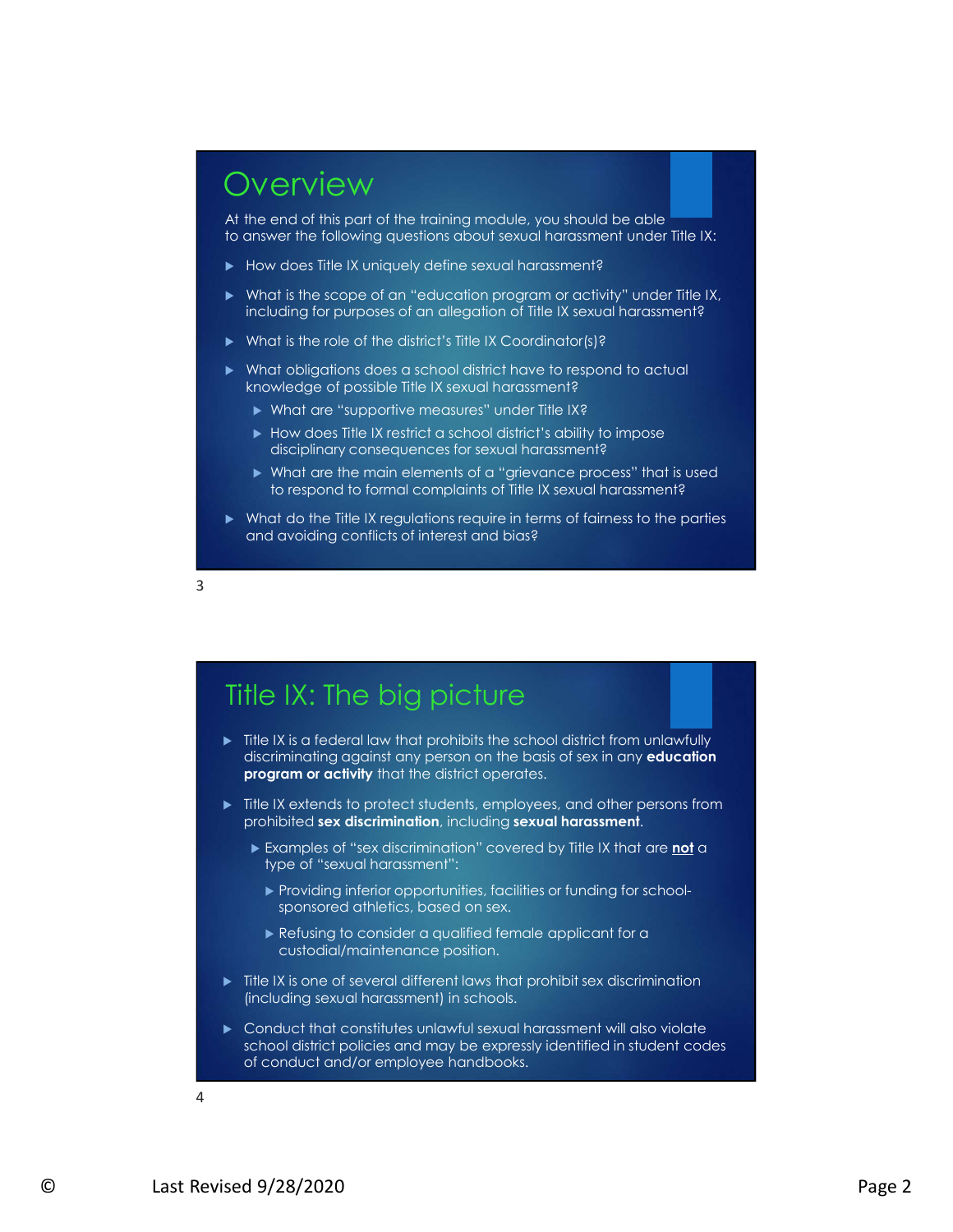## Why did Title IX start to receive renewed attention in 2020?

- ▶ The U.S. Department of Education, which is responsible for the administration and enforcement of Title IX, issued new regulations under Title IX that took effect on August 14, 2020. The Title IX regulations have the force of law.
- Examples of some of the significant changes made by the 2020 amendments to the Title IX regulations include the following:
	- $\blacktriangleright$  The new regulations create a **definition of sexual harassment** that is unique to Title IX.
	- The new regulations change the way that school districts are required to respond to alleged Tile IX sexual harassment, including changing the procedures that school districts will use to investigate and make decisions about such allegations.
	- The new regulations are intended to promote equitable treatment and to protect the rights of **both** alleged victims of Title IX sexual harassment, as well as alleged perpetrators of Title IX sexual harassment.

 $5<sub>5</sub>$ 

## Every school district has at least one Title IX Coordinator

- Every school district must designate at least one employee to coordinate the district's efforts to comply with its responsibilities under Title IX and the Title IX regulations. The employee must be referred to as the "Title IX Coordinator."
- A Title IX Coordinator's responsibilities include:
	- Addressing questions that students, parents, employees, and others may have about the application of Title IX to the school district.
	- Receiving reports and complaints of possible sex discrimination, including any reports or documented **formal complaints** of sexual harassment.
	- ▶ Playing an active and important role in the district's response to reports, complaints, or other notices of Title IX sexual harassment.
- ms of the K. Coordinator."<br>
A Title K. Coordinator:<br>
A Title Coordinator:<br>
A Title Coordinator:<br>
A Title Coordinator:<br>
A Title Coordinates for the state of the B. It is the section of the B. The Receiving may report stand Every school district employee should be able to immediately identify the district's Title IX Coordinator(s). Facilitators of informal resolutions will likely have regular interaction with the school district's Title IX Coordinator.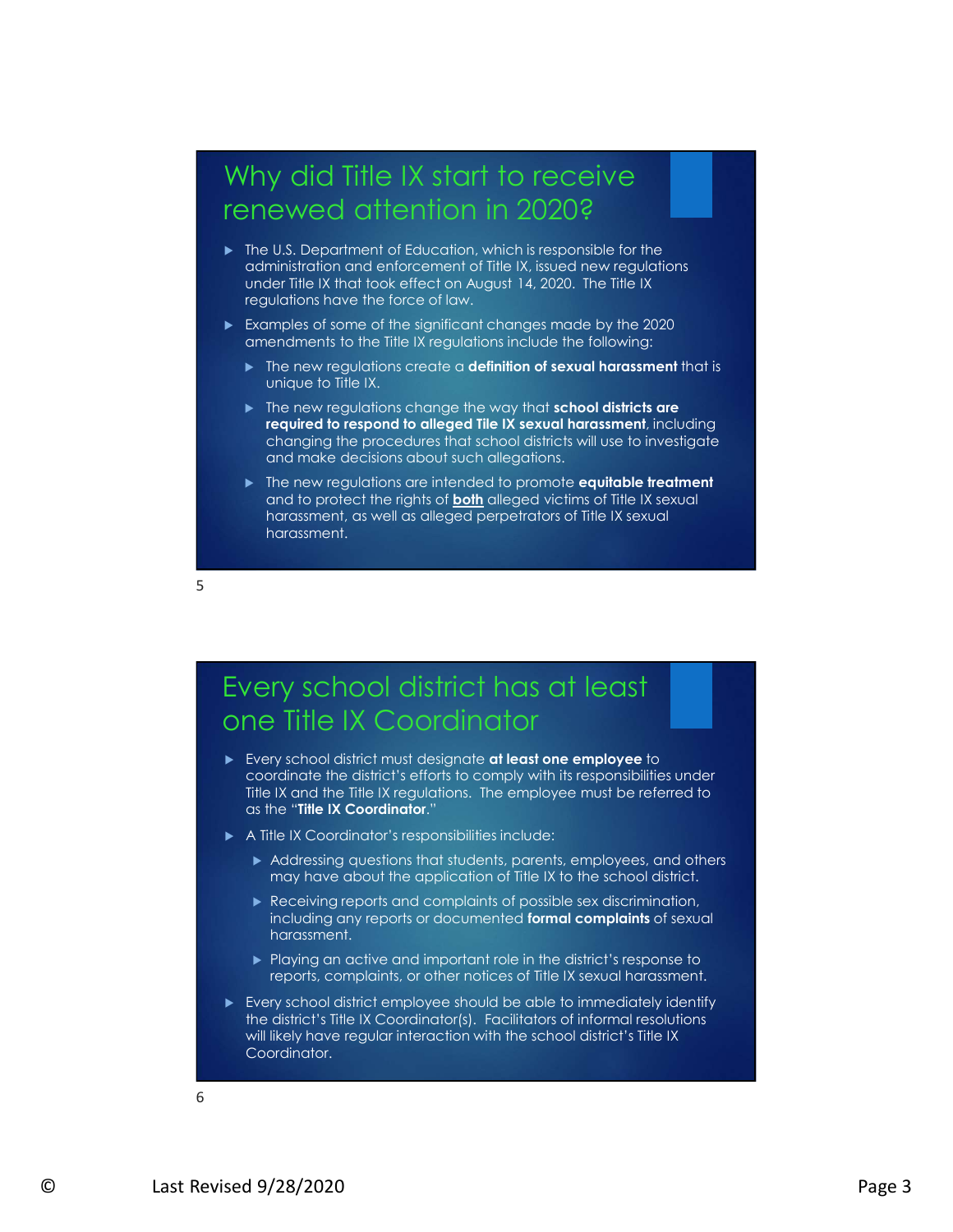

## How does Title IX define sexual harassment?

occurs in any education program or activity of the school district and that also satisfies one or more of the following:

- In unaw solutions of ever method in the following.<br>
L. Universidence conduct determined by a reasonable person to be so<br>
severe, pervastive, and objectively detailed in the fectively deniss<br>
a person equal access to the di 1. Unwelcome conduct determined by a reasonable person to be so a person equal access to the district's education program or activity;
	- 2. An employee of the district has conditioned the provision of an aid, benefit, or service of the district on an individual's participation in unwelcome sexual conduct; OR
	- 3. The conduct is any of the following:
		- a. "sexual assault," as defined in 20 U.S.C. 1092(f)(6)(A)(v);
		- b. "stalking," as defined in  $34$  U.S.C. 12291(a)(30);
		- c. "dating violence," as defined in 34 U.S.C. 12291(a)(10); or
		- d. "domestic violence," as defined in 34 U.S.C. 12291(a)(8).

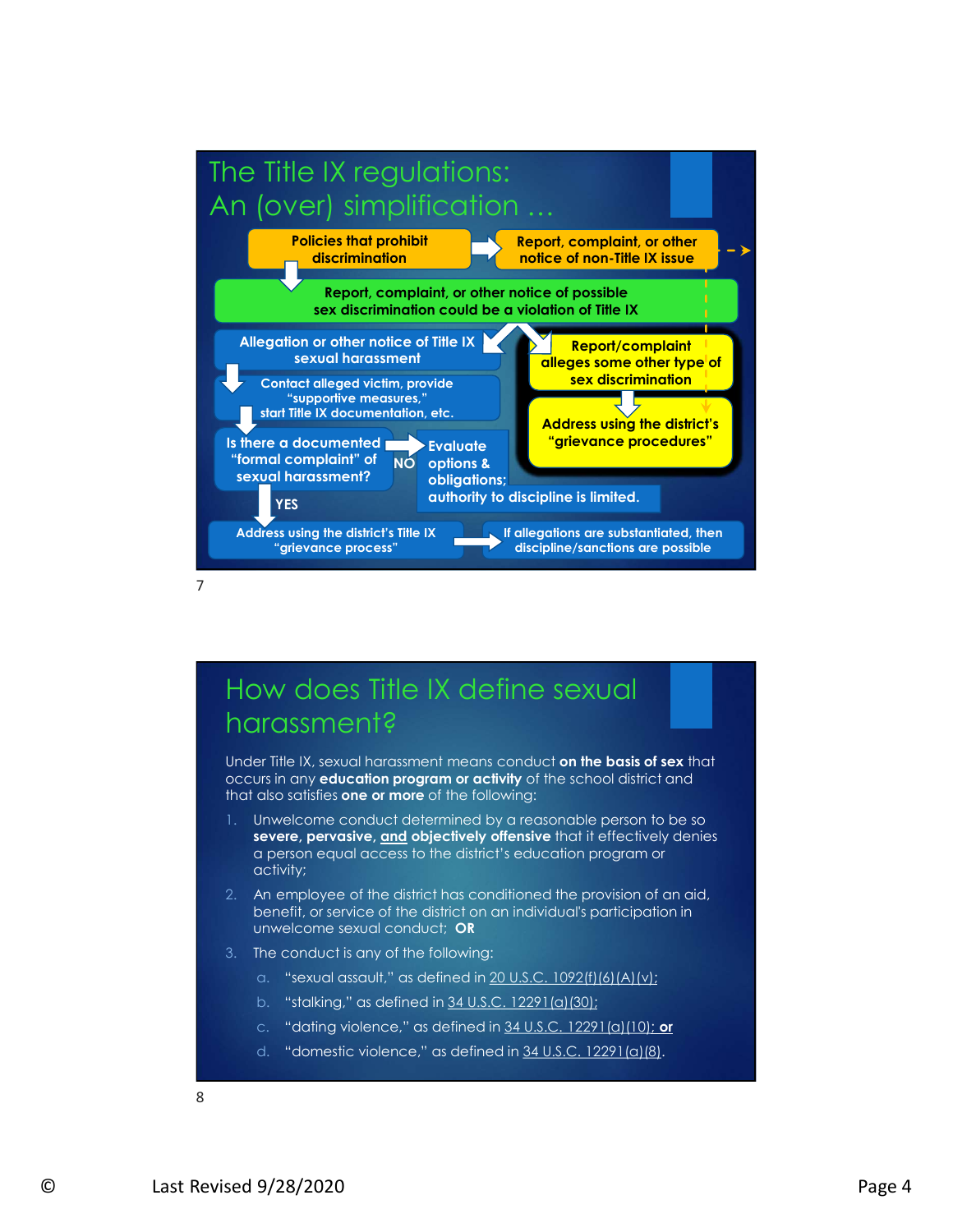## What is the scope of a school district's "education program or activity"?

- $\blacktriangleright$  Title IX generally takes a broad view of the term "education program or activity" in a manner that encompasses all aspects of school district operations, including district employment.
- ▶ Specifically with respect to sexual harassment, the Title IX regulations indicate that "education program or activity" includes locations, events, or circumstances in the United States over which the school district exercised substantial control over both:
	- 1. the alleged perpetrator of the conduct; and
	- 2. the context in which the relevant conduct occurs.
- What is the scope of a school<br>district's "education program<br>or activity"?<br>
Fille X generally takes a broad view of the term "education program<br>or activity" in a manner that encerposes all aspects of school<br>affect operation district's scope of authority to establish and enforce conduct rules/expectations for the situation. The scope is not limited to school district property and would also not be strictly limited to school hours or to an employee's work hours. Figure the three that is the three that is the three that is distinct that is the transformed that the three that is the conduct of the school distinct overceived substantial control over the conduct . The calleged perpetr severe, which is the content of the content of the content of the school<br>statist" scope of authority to establish and enforce conduct<br>distributed to the school<br>distributed poper of authority to establish and enforce conduc

9

### How does Title IX define sexual harassment?

occurs in any education program or activity of the school district and that also satisfies one or more of the following:

- In unaw solutions of ever method in the following.<br>
L. Universidence conduct determined by a reasonable person to be so<br>
severe, pervastive, and objectively detailed in securities of the relationship<br>
2. A employee of the Unwelcome conduct determined by a reasonable person to be so<br>severe, pervasive, and objectively offensive that it effectively denies a person equal access to the district's education program or activity;
	- 2. An employee of the district has conditioned the provision of an aid, benefit, or service of the district on an individual's participation in unwelcome sexual conduct; OR
	- 3. The conduct is any of the following:
		- a. "sexual assault," as defined in 20 U.S.C. 1092(f)(6)(A)(v);
		- b. "stalking," as defined in  $34$  U.S.C. 12291(a)(30);
		- c. "dating violence," as defined in  $34$  U.S.C. 12291(a)(10); or
		- d. "domestic violence," as defined in 34 U.S.C. 12291(a)(8).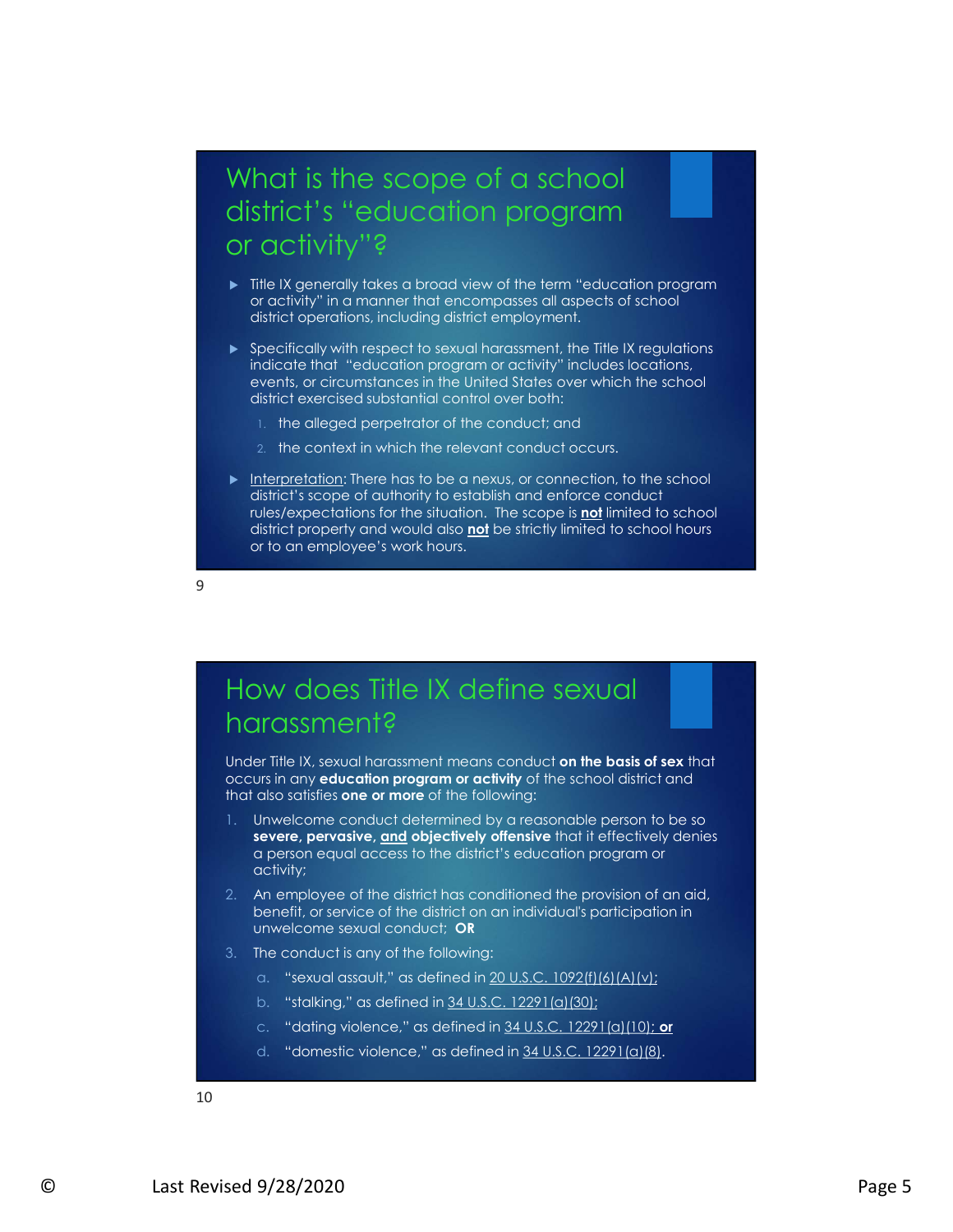#### What is the significance of Title IX's unique definition of sexual harassment?

- A school district is required to implement a full Title IX response to allegations of sexual harassment only when the allegations reflect conduct that, if proven, could constitute a violation of Title IX's definition of sexual harassment.
- **Particularly with respect to allegations that someone's conduct has** created an unlawful "hostile environment," the Title IX definition of sexual harassment generally requires conduct that is somewhat more serious/substantial than is required under other legal standards. In other words, it can sometimes be harder to allege and prove a "hostile environment" claim under Title IX than under other legal standards.
- $\blacktriangleright$  Title IX's focus on relatively more serious conduct means that some reports or allegations of possible sexual harassment will be processed under the district's Title IX procedures, and some will not. When Title IX does not apply, the district may still assess the conduct and process the report under other legal standards and/or under the district's own policies or rules.

11

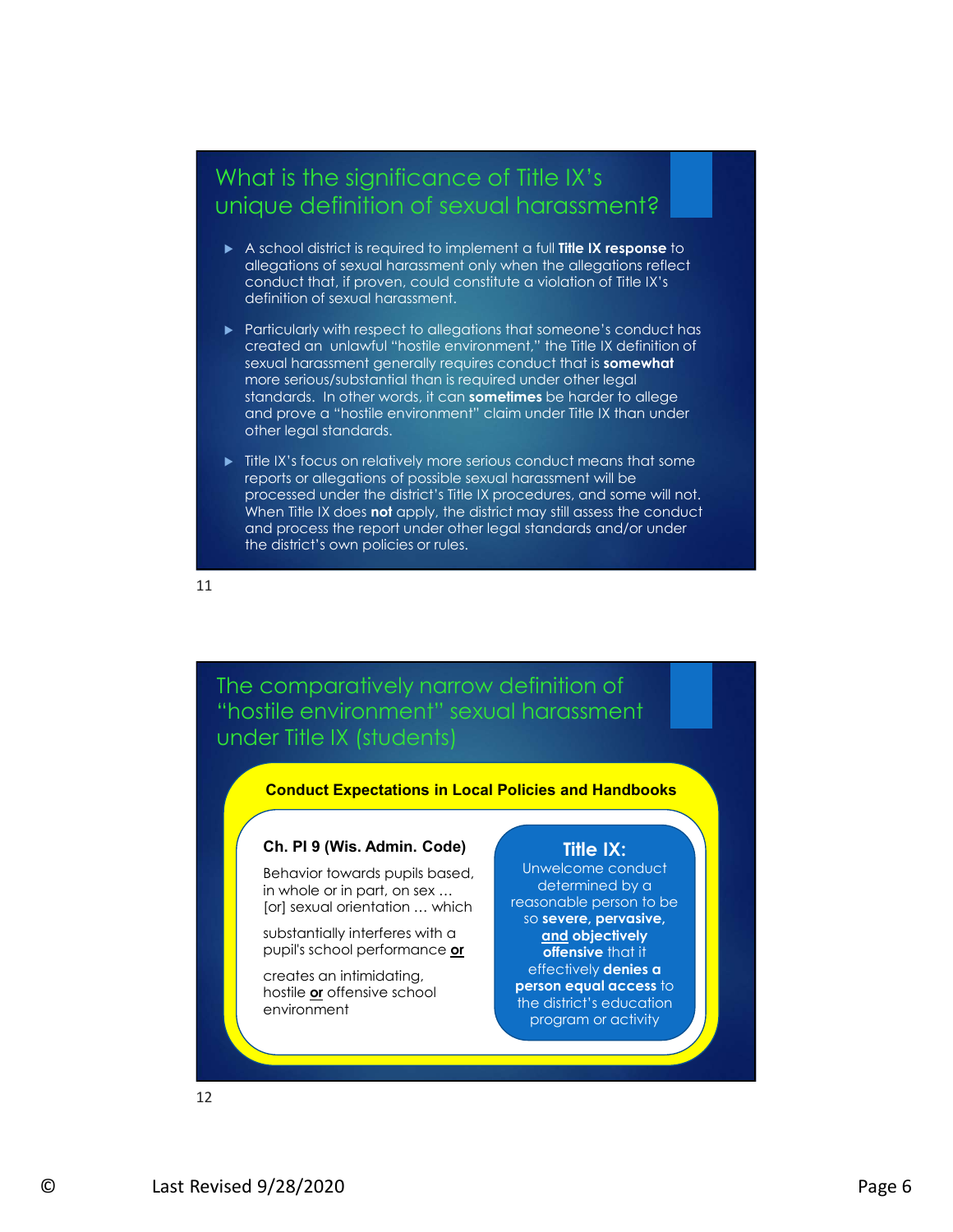#### What is the significance of Title IX's unique definition of sexual harassment?

- $\blacktriangleright$  Title IX requires a screening process for allegations of sexual harassment:
	- Facilitators of informal resolutions within a Title IX grievance process will only be involved where there are allegations that, if proven, could plausibly constitute sexual harassment as defined by Title IX.
	- $\blacktriangleright$  If the allegations presented in a formal complaint, even if proven, would not constitute sexual harassment under Title IX, then the complaint must be dismissed for purposes of Title IX and the Title IX grievance process.
	- Allegations dismissed for purposes of Title IX may still be addressed as potential non-Title IX sexual harassment, or as some other violation of a school district's rules and conduct expectations.
- $\triangleright$  To the extent a person is a victim of sexual harassment, or is accused of alleged sexual harassment, it is important for that person to know that special rights and procedures apply when the allegations assert a possible violation of Title IX.

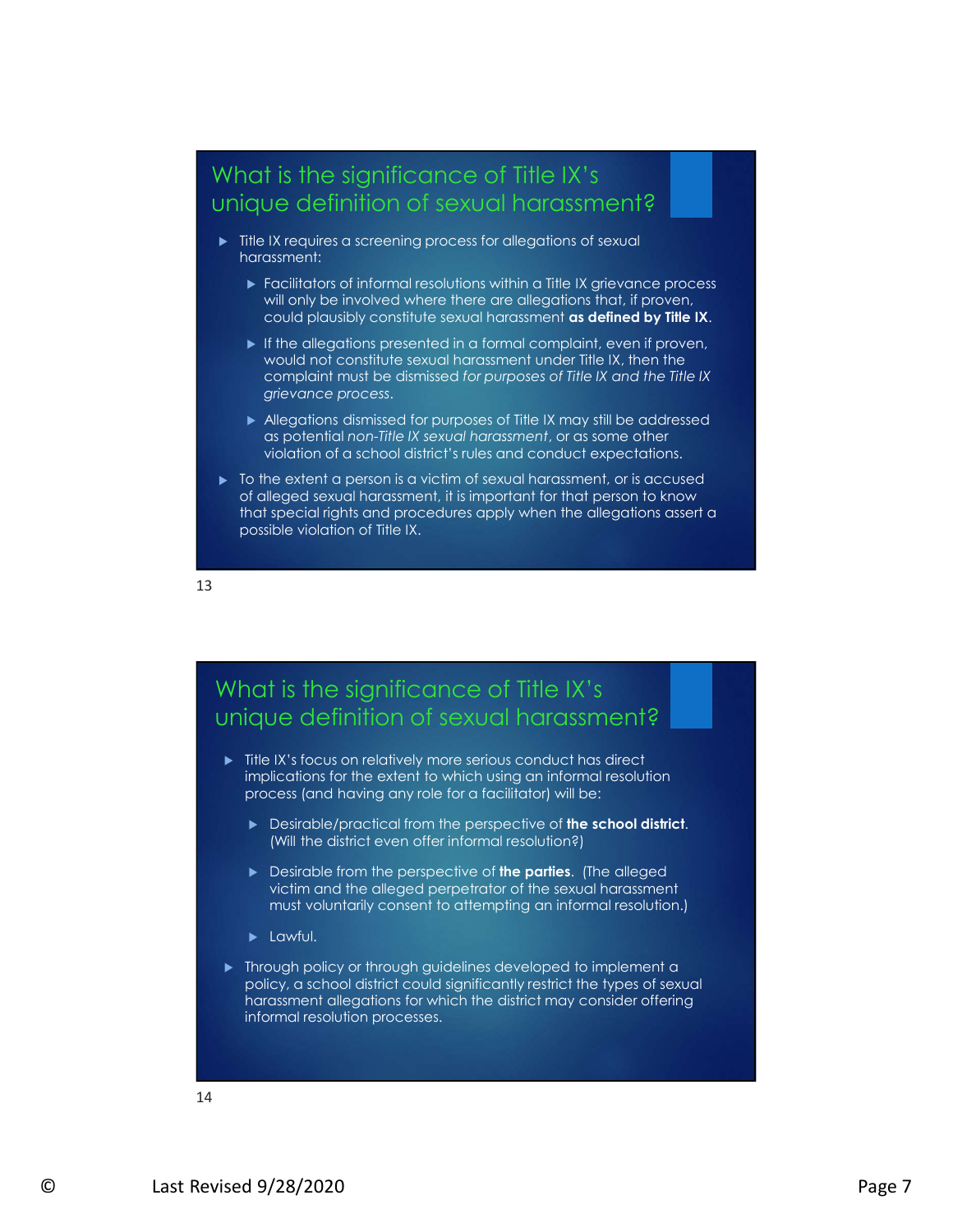#### How is the district required to respond to "actual knowledge" of sexual harassment under Title IX?

- For any individual who is alleged to be the **victim** of conduct that could constitute sexual harassment under Title IX (i.e., a Title IX "complainant"), the district is required to take steps such as the following:
	- $\triangleright$  The Title IX Coordinator must promptly contact the complainant to discuss the availability of "supportive measures."
	- ▶ The Title IX Coordinator must inform the complainant of the option of filing a formal complaint and explain the process for filing a formal complaint. (A formal complaint needs to take the form of a document or electronic submission and must meet other requirements.)
	- ▶ The district must offer appropriate "supportive measures" regardless of whether the complainant files a formal complaint.
	- $\blacktriangleright$  If the complainant files a **formal complaint** of Title IX sexual harassment, then the school district must investigate the allegations using its written Title IX "grievance process."

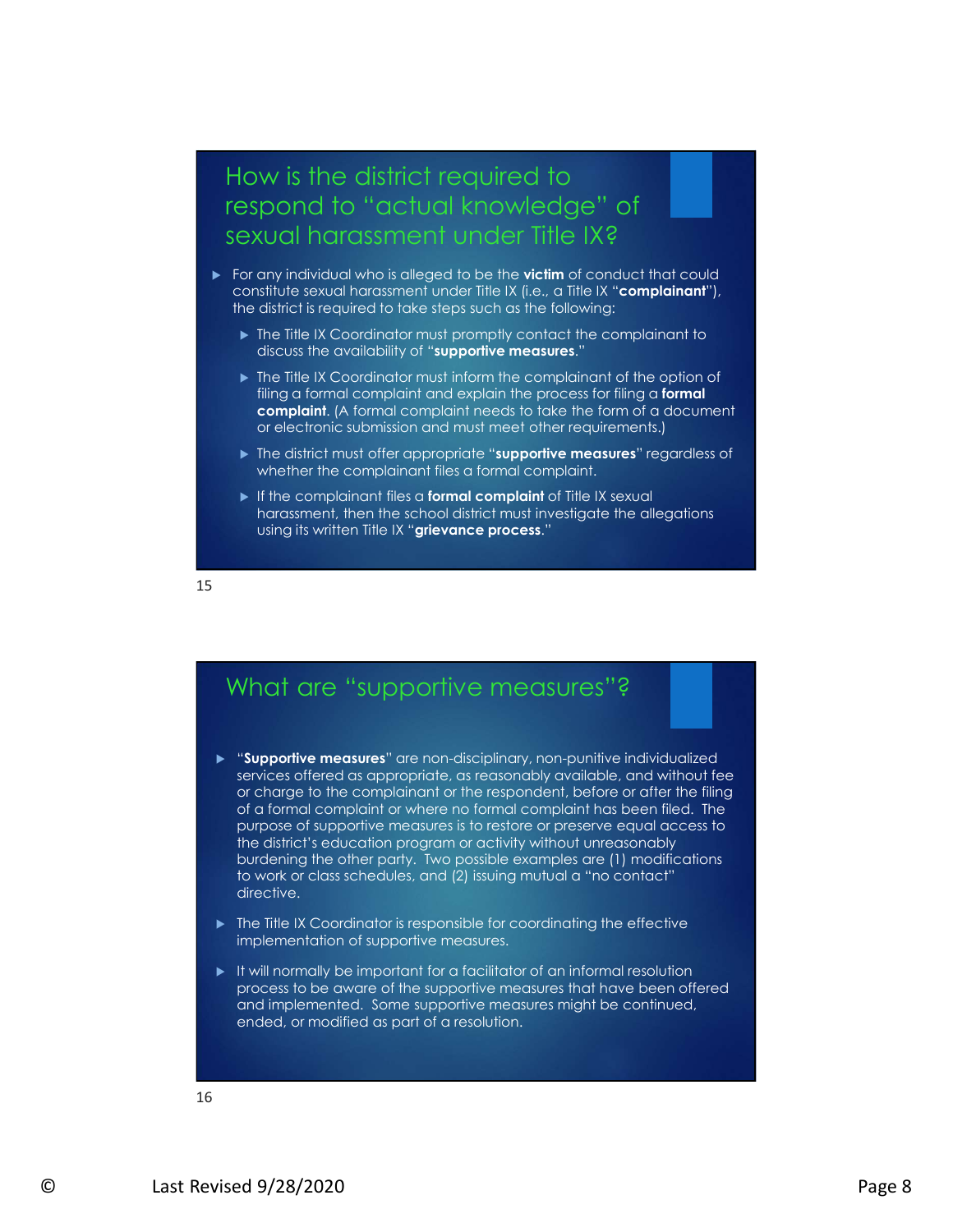# How is the district required to respond to "actual knowledge" of sexual harassment under Title IX? w is the district required to<br>cond to "actual knowledge" of<br>ual harassment under Title IX?<br>anyinavidual who has been reported to be the perpetrator of<br>a dustrial could constitute seval harassment under Title IX (i.e., a<br>IX

- For any individual who has been reported to be the perpetrator of conduct that could constitute sexual harassment under Title IX (i.e., a Title IX "respondent"), the district's obligations include the following:
	- ▶ The district must ensure that any "supportive measures" do not unreasonably burden any party.
	- Before the district imposes any disciplinary sanctions against a respondent, the district must follow the district's formal Title IX
	- ▶ The district must apply a presumption that the respondent is not responsible for the alleged conduct until a determination regarding responsibility is made at the conclusion of the grievance process.
- The Title IX regulations make limited allowances for certain "emergency removals" of a respondent and for the use of administrative leave for a respondent who is an employee.

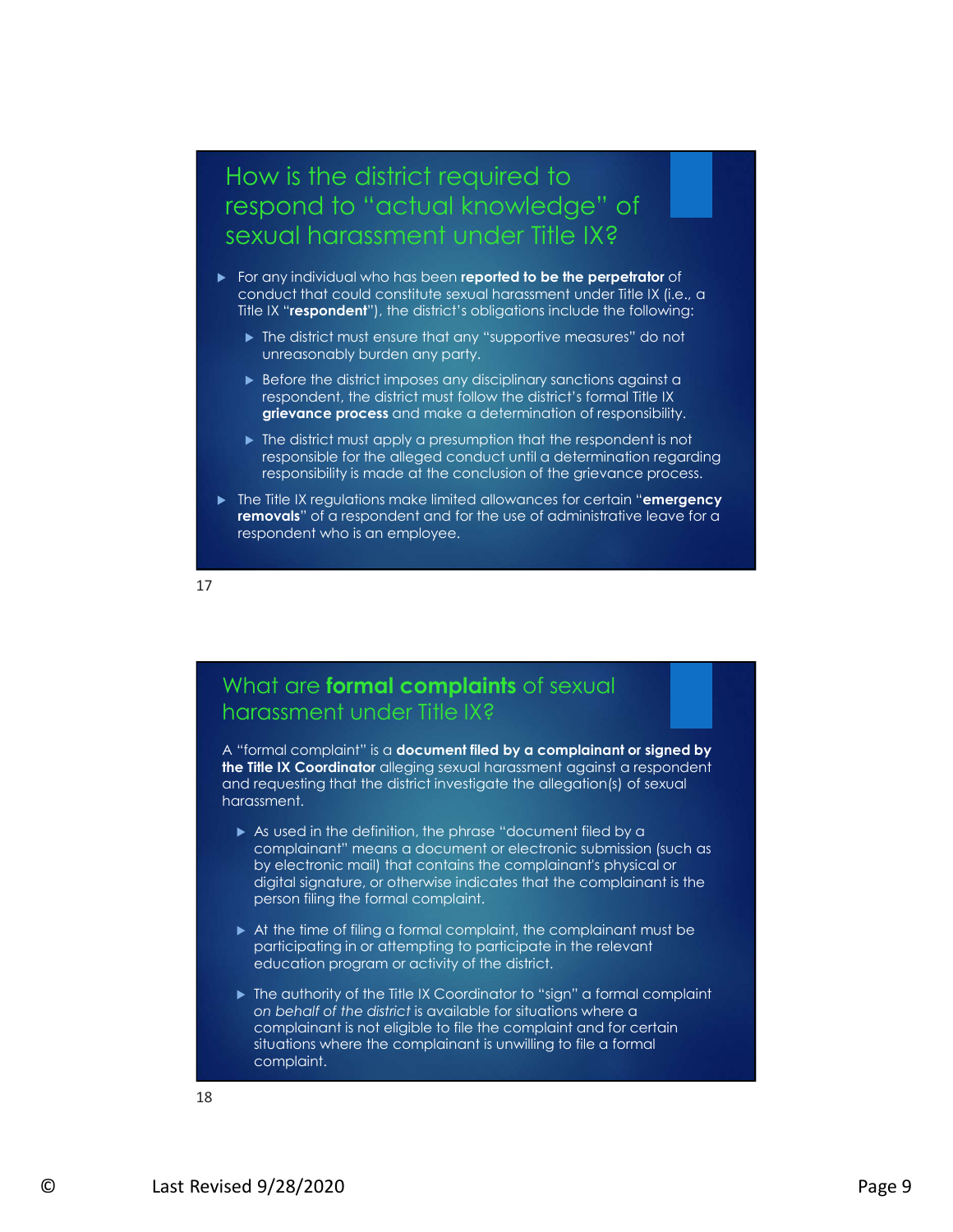

19

#### How different is the Title IX "grievance process" from a school district's typical pre-disciplinary investigation?

Very different! A few examples:

- Final person who determines when the transpondents responsed to the mission who conducted the investigation to develop the relevant fluct/sevidence. Both of these individuals must have completed training that is mandated  $\blacktriangleright$  The person who determines whether a respondent is responsible for misconduct must be someone other than the person who conducted the must have completed training that is mandated by Title IX.
	- ▶ Certain written notices must be provided to the parties, including notice of the formal complaint and advance written notice of any investigative interview.
	- At the close of the investigation, the investigator will have to provide the parties with a copy of all material evidence gathered during the investigation and provide the parties with an opportunity to respond to the evidence.
	- ▶ Before the matter is addressed by the "decision-maker," the investigator must prepare a highly-structured investigative report that must be provided to the parties for comment.
	- Before making a decision, the decision-maker must offer the parties an opportunity to identify questions for the other party or for a witness.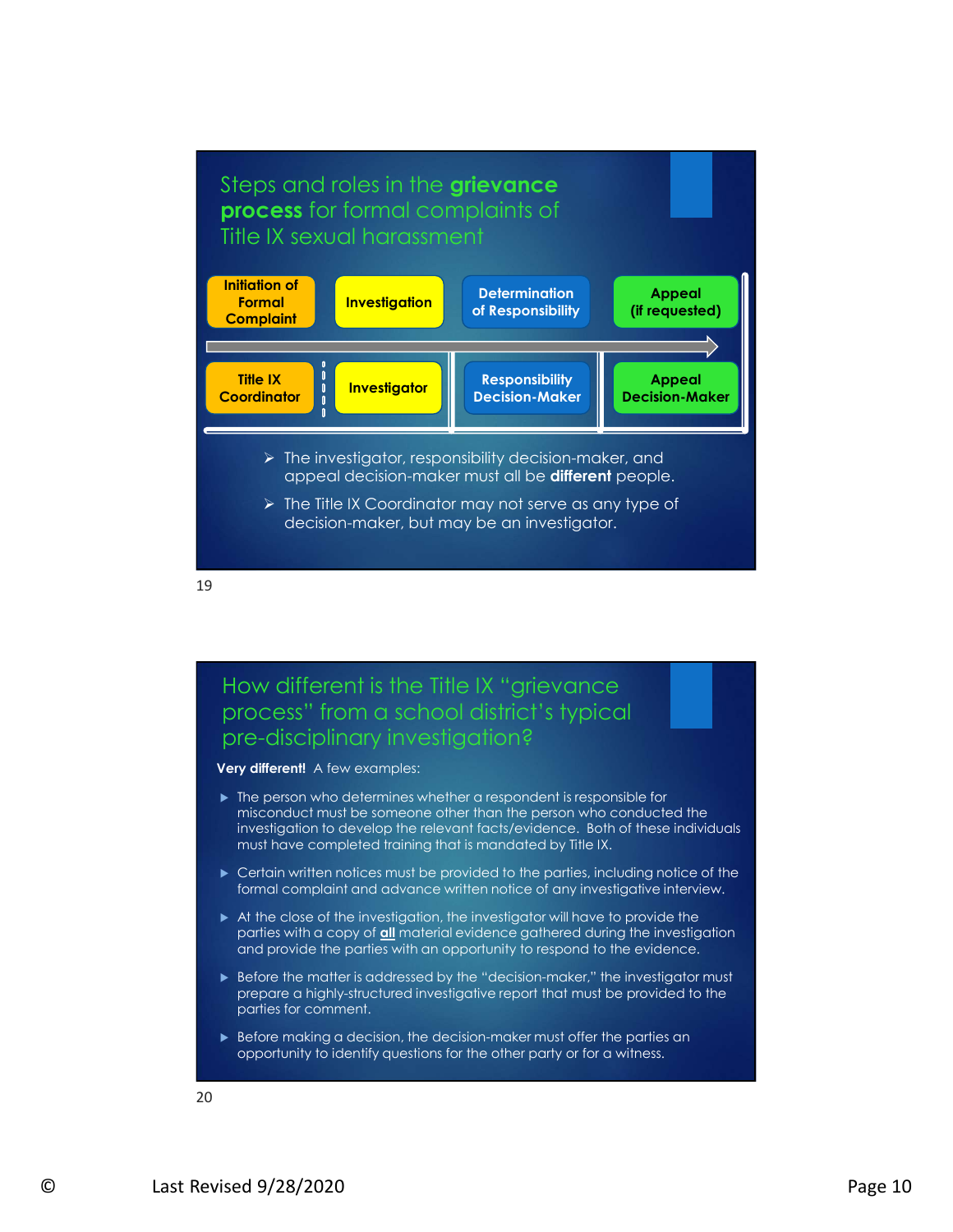



#### Some highlights of the facilitated informal resolution process

- Under the regulations, an informal resolution process is any process, such as mediation, that attempts to resolve a formal complaint of Title IX sexual harassment and that does **not** involve a full investigation and adjudication under the school district's grievance process.
- and adjudication under the school district's grievance process.<br>
► Informal testolition may not be offered unless a formal complaint<br>
been filed. After a formal complaint has been flied, informal<br>
resolution may be offer **Informal resolution may not be offered unless a formal complaint has** been filed. After a formal complaint has been filed, informal resolution may be offered any time prior to reaching a determination regarding responsibility under the steps of the grievance process.
	- $\blacktriangleright$  The parties must provide their voluntary, written consent to participate in informal resolution. A party may withdraw from the informal resolution process at any time prior to agreeing to a resolution.
	- Informal resolution may **NOT** be offered to resolve allegations that an employee sexually harassed a student.
	- $\blacktriangleright$  The person who facilitates the informal resolution process must be trained as required by the Title IX regulations.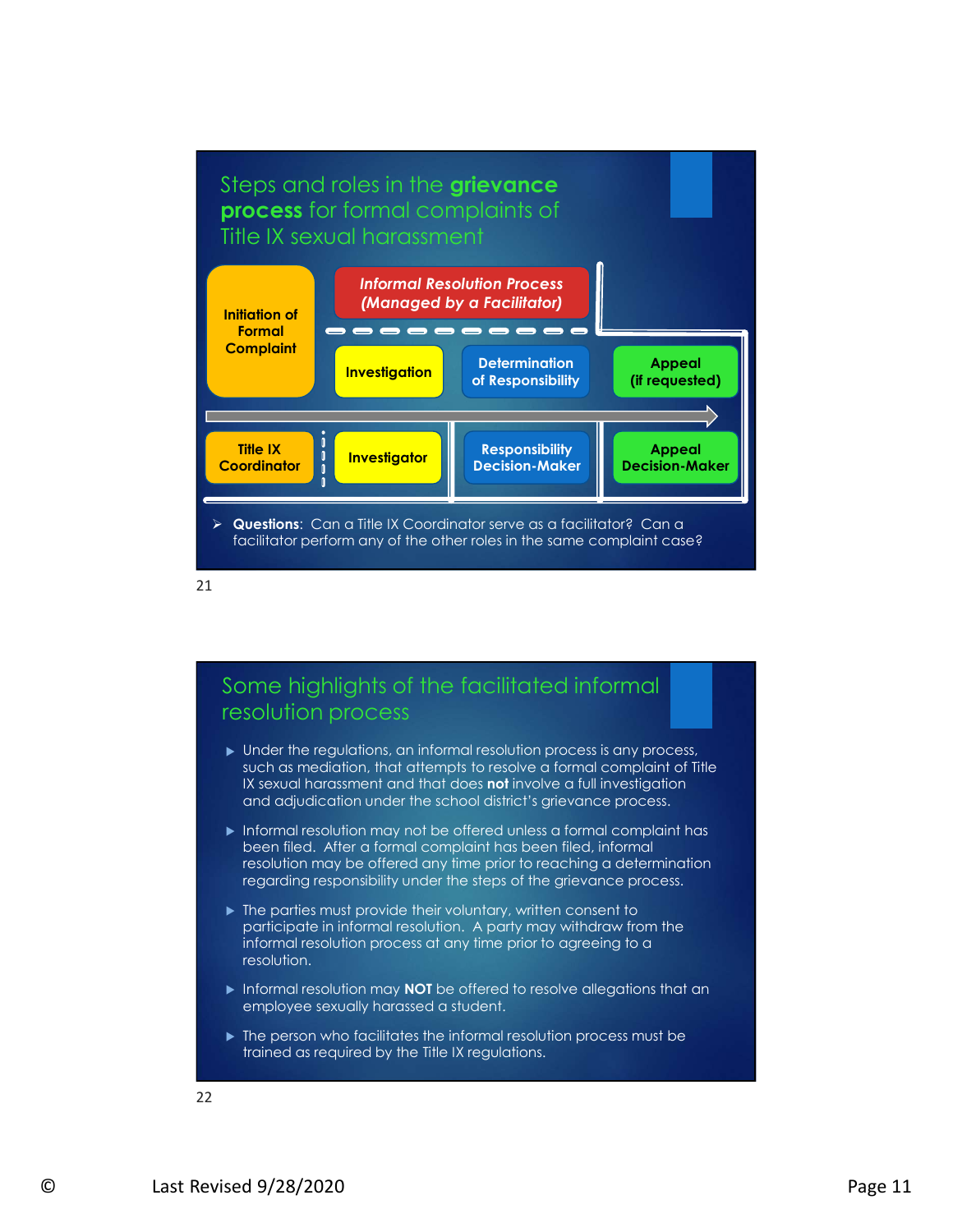#### A facilitator must have detailed knowledge of the local Title IX grievance process

- Before commencing any informal resolution process (and, ideally, before agreeing to serve as a facilitator in any complaint case), a facilitator should obtain and carefully read the applicable grievance process. It will cover many important items, including:
	- $\blacktriangleright$  Timelines/deadlines applicable to informal resolution processes.
	- ▶ Potential local restrictions, rules, or guidelines that relate specifically to the informal resolution process and the role and authority of a facilitator.
	- $\blacktriangleright$  The standard of proof that the school district applies to allegations of Title IX sexual harassment under its grievance process.
- $\blacktriangleright$  The grievance process will reiterate important mandates found in the Title IX regulations, including the presumption that the respondent is not responsible for the alleged conduct until a determination regarding responsibility is made at the conclusion of the grievance process.
- ▶ Contact the applicable school district's Title IX Coordinator with any questions about that district's written grievance process or your role as a facilitator.

23

#### The Title IX regulations require facilitators (and all other roles defined in the grievance process) to serve **impartially**

- **Facilitators must avoid any prejudgment of the facts at issue.**
- $\triangleright$  To the extent applicable to the process and allegations, facilitators:
	- Must engage in an objective analysis of relevant evidence.
	- Must not judge credibility based on a person's status as a complainant, respondent, or witness.
- Facilitators must avoid conflicts of interest.
	- ▶ Conflicts could arise, for example, due to (1) involvement in an incident that forms the basis of the allegations; (2) familial or close personal relationships, or other significant prior history, with any of the parties; or (3) certain supervisor-subordinate relationships.
- ► To the extent opplicable to the process and ollegations, facilitators:<br>
► Must engage in an objective analysis of relevant evidence.<br>
► Must hot judge credibility based on a person's status as a<br>
← complicitions that ac A person assigned or being considered as a facilitator should selfdisclose any potential conflict that may not be readily apparent and allow the district to determine if the potential conflict is relevant to performing the role.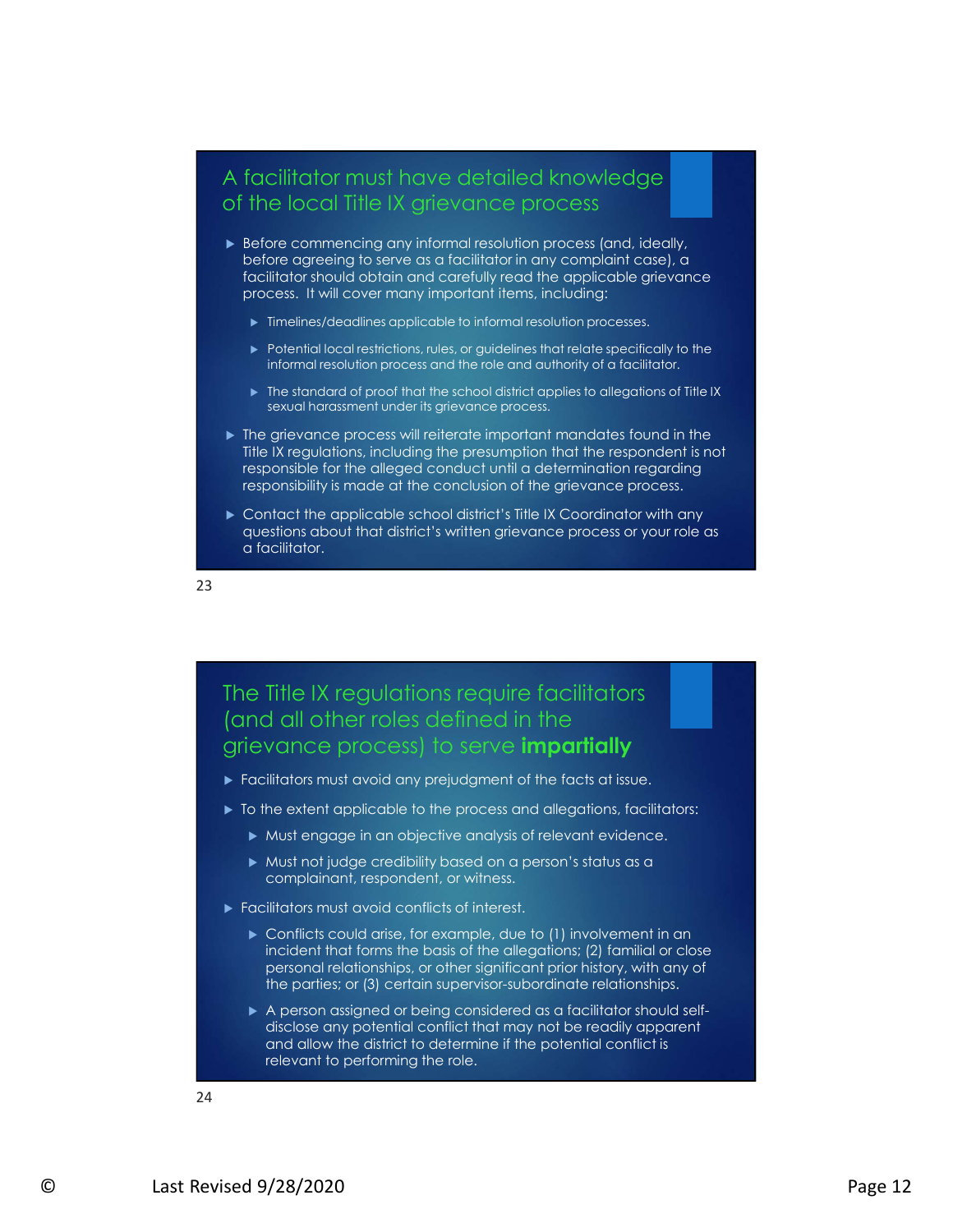#### The Title IX regulations require facilitators (and all other roles defined in the grievance process) to serve *impartially*

- **Facilitators must avoid bias, including:** 
	- Bias for or against complainants or respondents, generally; and
	- Bias for or against any individual complainant or respondent.
- Consistent with the basic requirements of any Title IX grievance process, the facilitator must treat complainants and respondents equitably during the attempt to reach an informal resolution. For example, if the facilitator permits one party to provide a witness statement or other evidence, the facilitator is likely required to provide an equivalent opportunity to all other parties.
- Facilitators are expected to avoid applying any sex-based stereotypes to their analysis of the matter.
- If an issue with bias or any conflict of interest arises during the informal resolution process, bring the issue to the attention of the Title IX Coordinator or District Administrator.

25

#### Sexual harassment incidents can overlap with other important issues and responsibilities

#### Examples:

- <ul>\n<li>Some sexual horassment scenarios involving students who are minors can also constitute child <b>above</b> that is subject to manufacture that <b>above</b> (or suspected child <b>above</b>) and <b>above</b> of <b>above</b> <b>double</b>. Since <b>above</b> <b>above</b> <b>three</b> <b>double</b> <b>both</b> <b>video</b> <b>two</b> <b>second</b> <b>second</b> <b>second</b> <b>second</b> <b>second</b> <b>second</b> <b>second</b> <b>second</b> <b>second</b> <b>second</b> <b>second</b> <b>second</b> <b>second</b> <b>second</ Some sexual harassment scenarios involving students who are minors can also constitute child abuse (or suspected child abuse) that is subject to mandatory reporting to appropriate authorities.
	- Some sexual harassment scenarios can involve a threat of school violence that is subject to mandatory reporting to law enforcement.
	- Some sexual harassment scenarios may involve a need to consider whether an administrator needs to make a report of educator misconduct to DPI (i.e., for purposes of a licensingrelated investigation).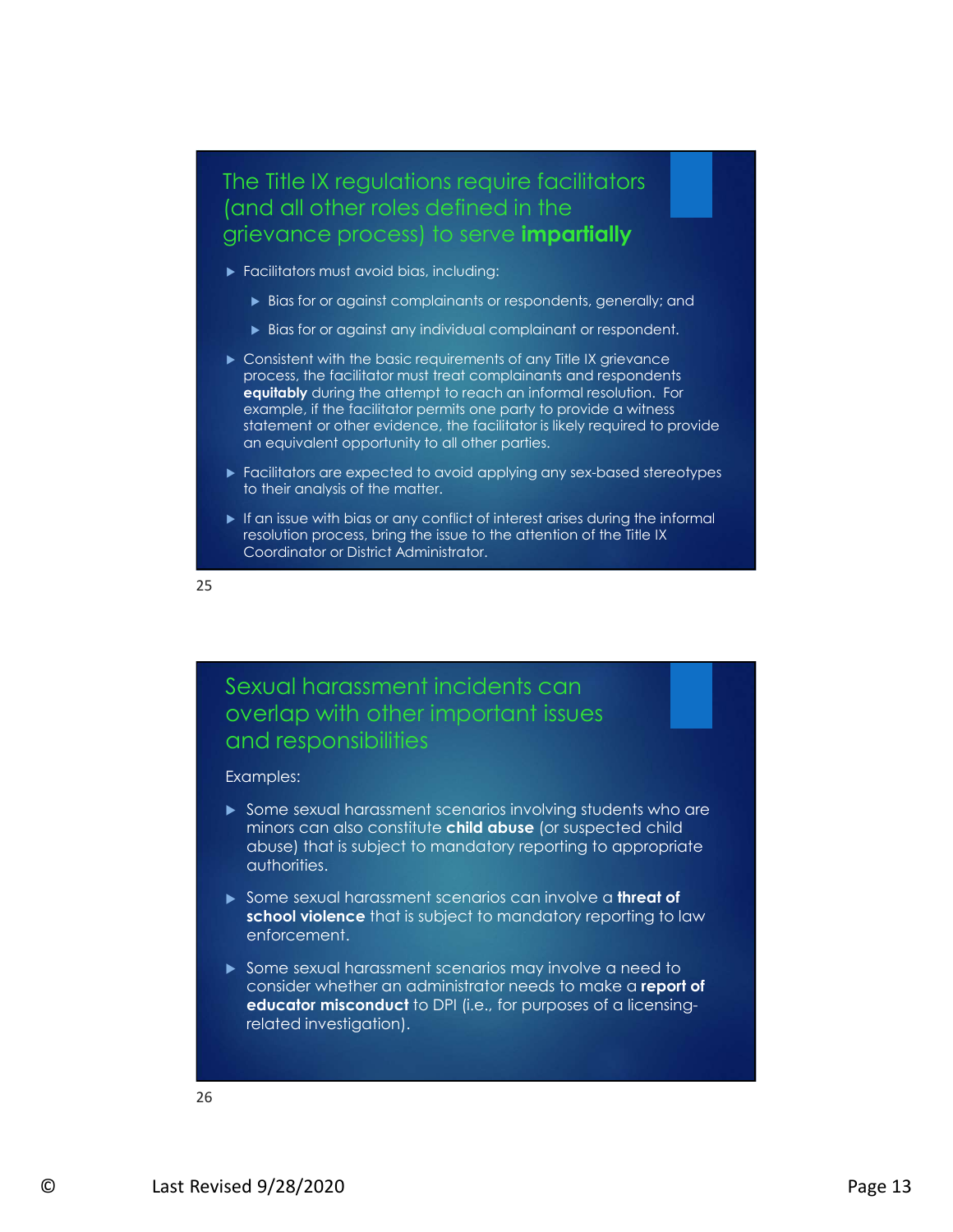## What else is there to know about Title IX?

Facilitators are expected to adhere to the relevant Title IX confidentiality requirements, including the following:

With limited exceptions (such as to the extent disclosure is necessary to comply with and carry out the purpose of Title IX and its regulations), Title IX requires the district to keep confidential the identity of any individual who makes a report or complaint of sex discrimination, any alleged victim of sexual harassment, any person who has been reported to be the perpetrator of sex discrimination (including sexual harassment) and any witness.

Note: This does not prevent intra-district disclosure of such information based on legitimate educational or supervisory/managerial interests.

 $\blacktriangleright$  The school district must maintain as confidential any supportive measures provided to the complainant or respondent, to the extent that maintaining such confidentiality would not impair the ability of the school district to provide the supportive measures. dileged victim of sexual harassment, any person who has been reported to be the prepetator of sex discrimination (including sexual<br>harassment) and any witness.<br>
Note: This does <u>not</u> prevent laws -district disclosure of s



## What else is there to know about Title IX?

- intimidate, threaten, coerce, or discriminate against any individual:
	- For the purpose of interfering with any right or privilege secured by Title IX or the Title IX regulations, or
- Firstname that there are some of the matter of the present of the time purpose or interaction contents on the firstname of the propose of the Bitter III and the propose of the Bitter Revised of relative of the Bitter Cont Because the individual has made a report or complaint, testified, assisted, or participated or refused to participate in any manner in an investigation, proceeding, or hearing under the Title IX regulations. What else is there to know<br>
about Title IX?<br>
The IX (similar to several other anti-discrimination laws) probibilis relation.<br>
It is underwhere the second district or any other person to<br>
It is underwhere the set of discri
	- ▶ The restrictions against retaliatory conduct extend to any person—not just to persons who are assigned to act on behalf of the district.
	- the grievance procedures that the district has established for general complaints of sex discrimination under Title IX.